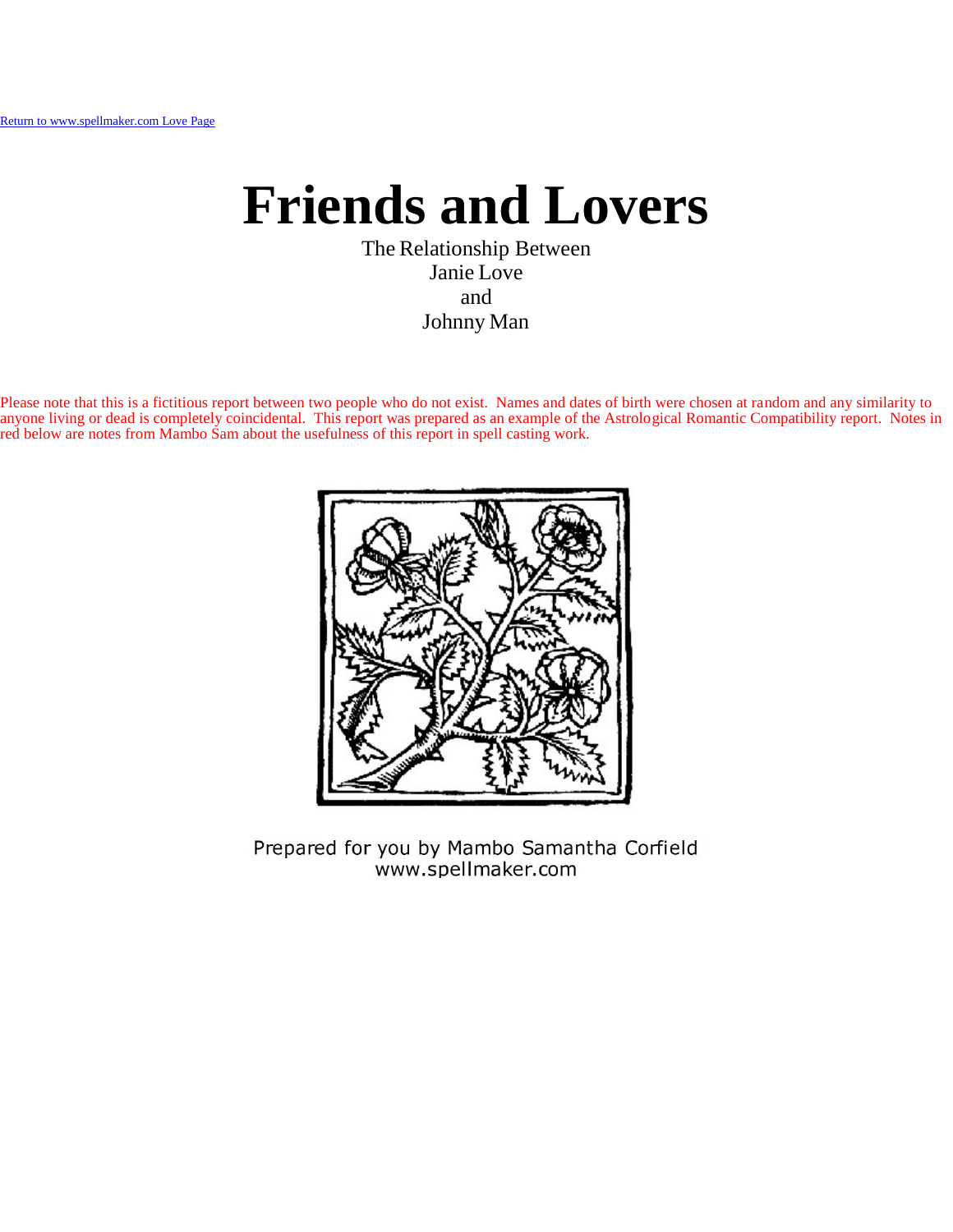## **The Astrological Charts**

**Janie Love** Oct 31, 1966 03:44:50 PM EDT +04:00 Big Rapids,MI 085W29'01", 43N41'53"

| <b>Planet</b> | <b>Sign</b> | <b>Position</b>              | House            | <b>House Cusps</b> |
|---------------|-------------|------------------------------|------------------|--------------------|
| Sun           | Scorpio     | 07°Sc56'                     | 08th             | 01 25°Aq15'        |
| Moon          | Gemini      | 05°Ge24'                     | 03rd             | 02 15°Ar31'        |
| Mercury       | Sagittarius | $01^{\circ}$ Sg $05^{\circ}$ | 09th             | 03 18°Ta38'        |
| Venus         | Scorpio     | 05°Sc52'                     | 08th             | 04 11°Ge54'        |
| Mars          | Virgo       | 11°Vi19'                     | 07 <sub>th</sub> | 05 02°Ca03'        |
| Jupiter       | Leo.        | $03^{\circ}$ Le48'           | 06th             | 06 23°Ca54'        |
| Saturn        | Pisces      | 23°Pi30'R                    | 01st             | 07 25°Le15'        |
| <b>Uranus</b> | Virgo       | $22^{\circ}$ Vi51'           | 07 <sub>th</sub> | 08 15°Li31'        |
| Neptune       | Scorpio     | 21°Sc23'                     | 09th             | 18°Sc38'<br>09     |
| Pluto         | Virgo       | 19°Vi54'                     | 07 <sub>th</sub> | 10 11°Sg54'        |
| Midheaven     | Sagittarius | 11°Sg54'                     |                  | 11 02°Cp03'        |
| Ascendant     | Aquarius    | $25^\circ$ Aq15'             |                  | 12 23°Cp54'        |

## **Johnny Man** Dec 03, 1965 03:44:50 PM PST +08:00 Burbank, CA. 118W19'00", 34N11'00"

| <b>Planet</b> | Sign          | <b>Position</b>    | House            | <b>House Cusps</b> |
|---------------|---------------|--------------------|------------------|--------------------|
| Sun           | Sagittarius   | 11°Sg37'           | 07th             | 01 26°Ta37'        |
| Moon          | Aries         | $12^{\circ}$ Ar39' | 11th             | 02 22°Ge27'        |
| Mercury       | Sagittarius   | 09°Sg39' R         | 07 <sub>th</sub> | 03 14°Ca42'        |
| Venus         | Capricorn     | 27°Cp22'           | 09th             | 04 08°Le04'        |
| Mars          | Capricorn     | $15^{\circ}$ Cp02' | 09 <sub>th</sub> | 05 06°Vi40'        |
| Jupiter       | Gemini        | 28°Ge09'R          | 02nd             | 06 14°Li08'        |
| Saturn        | Pisces        | 10°Pi50'           | 11 <sup>th</sup> | 07 26°Sc37'        |
| <b>Uranus</b> | Virgo         | 19°Vi25'           | 05 <sub>th</sub> | 08 22°Sg27'        |
| Neptune       | Scorpio       | $20^{\circ}$ Sc32' | 06th             | 09 14°Cp42'        |
| Pluto         | Virgo         | 18°Vi23'           | 05 <sub>th</sub> | 10 08°Aq04'        |
| Midheaven     | Aquarius      | 08°Aq04'           |                  | 11 06°Pi40'        |
| Ascendant     | <b>Taurus</b> | 26°Ta37'           |                  | 12 14°Ar08'        |

*Program Copyright 2003-2008 Matrix Software, Inc.*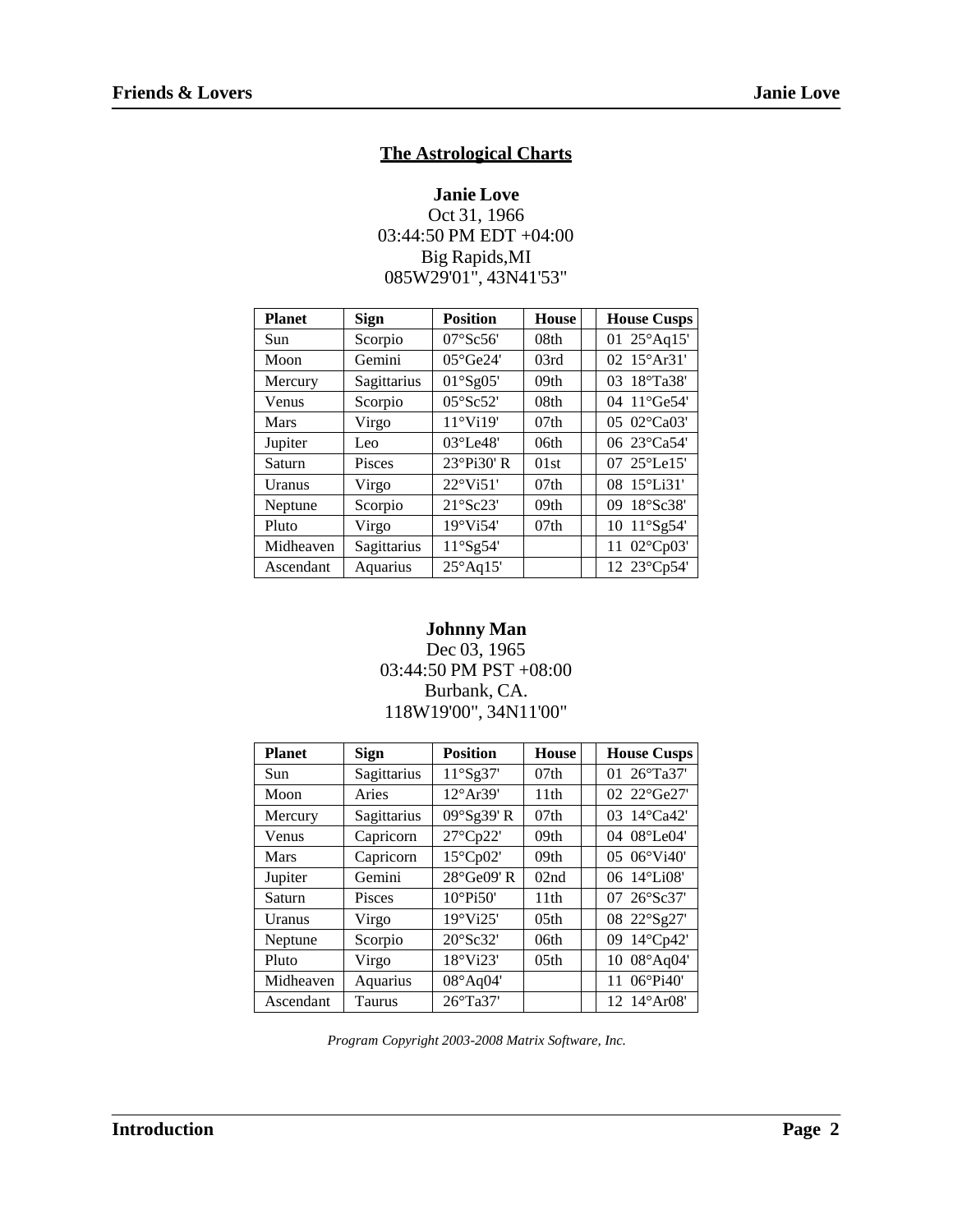# **Astrological Compatibility**

Astrologically, each individual is represented by a chart of the planets and houses at the moment of his birth. By comparing and contrasting the interrelationships of two separate charts, the astrologer can reveal the many ways and many levels that two people relate with each other. This is the astrological art of synastry as it has been practiced for several thousand years.

This report analyzes each of the two selected charts and interprets the astrological connections between them. The charts' data, along with planetary positions and house cusps, are printed on the previous page. There are four possible sections to this report, two for each of the charts. Any one of them, or all four of them, will be included here depending on which were requested. For each individual the two possible sections are: 1) How this person approaches relationships. This section considers only the one chart, and is appropriate for all relationships this individual makes. 2) How this person relates specifically with the second person. Here each paragraph interprets a contact between the two charts from one chart's point of view. The text here pertains to this one relationship only, and should be understood in light of the actual nature of the relationship.

Remember that every relationship contains points of similarity and harmony as well as points of conflict and discord. Through understanding, it is possible to cultivate and encourage the positive and harmonious, and keep relationships growing and fruitful through the highs and lows of the passing years.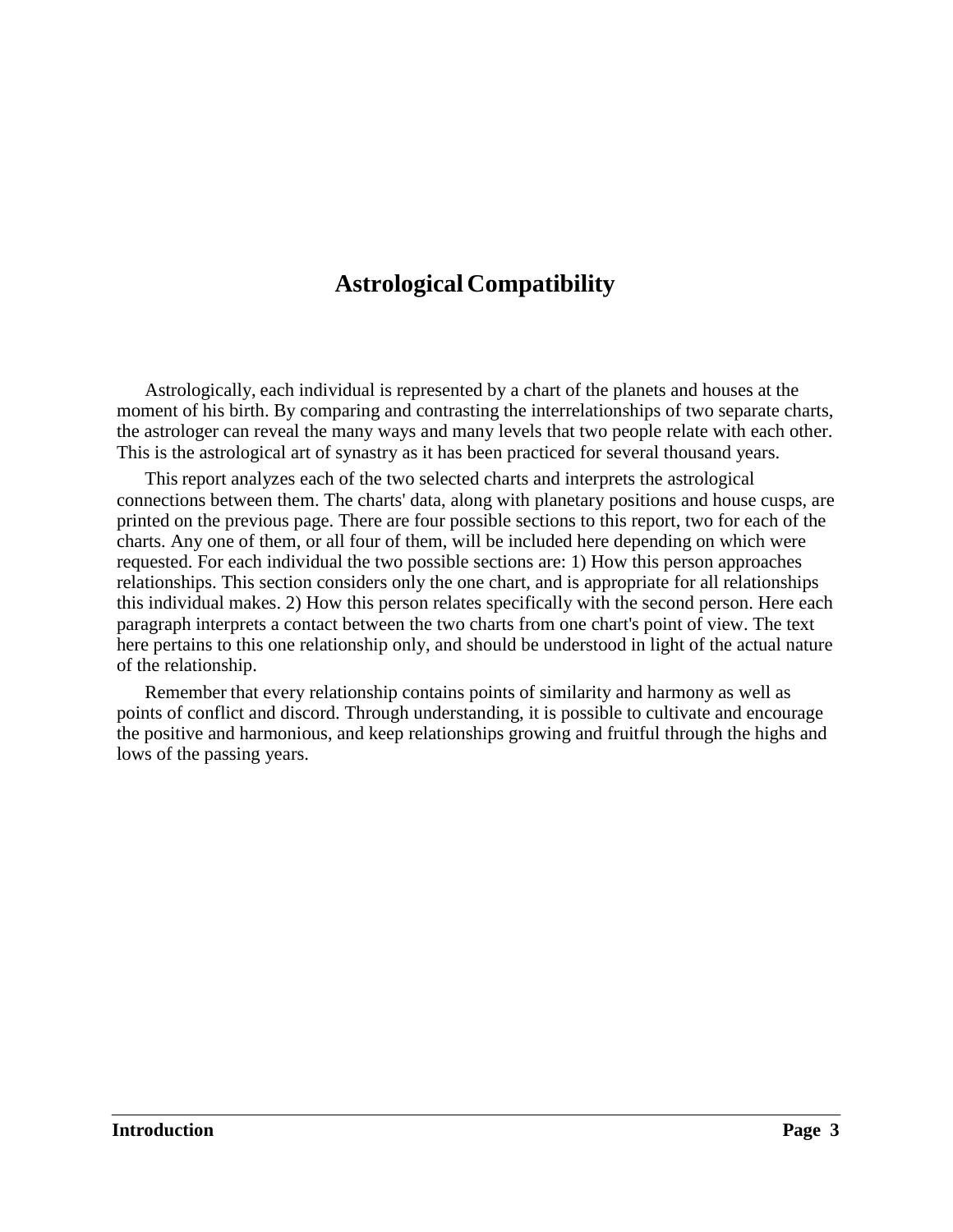## **Reportfor Janie Love How You Approach Relationships**

This information can be very useful because sometimes we do not see for ourselves how we approach relationships. This can help with spell work especially because it helps to form ideas of how you want the spells to work for you, being honest about your needs and desires, and to help you relate to yourself as well as to another person.

A visionary, no doubt, and determined to put all your dreams to work and make them real. You are always looking at the big picture. Others tend to feel you have an almost stark vision of reality and a sense of the future -- of how it will someday be. You play no favorites and are committed. You wonder whether your deep commitment to humanitarian goals may preclude something so personal as a relationship, real love. Yet you need the bond of love and family, and are drawn to warm, effusive, and even vain types -- those with a real sense of themselves, gregarious and playful. A penchant for the artistic and self-absorbed. You love to bring them out and educate them to the demands of the real world.

*Leo on 7th Cusp*

You like someone you can feel pride in, who is very self- expressive and has a commanding presence. You tend toward warm and outgoing types, and there is always a sense of the healthy and good about any of your partners. Kind of a storybook hero.

*Sun Ruler of 7th*

Relationships are always deeply moving experiences for you. You have powerful feelings and can't seem to hide them from others. You're OK when alone, but as soon as you get with a group you can't seem to ignore what you feel. Everything has the tendency to get right to your gut. Marriage is almost unavoidable, so important a role will it play for you. And the road to (and through) marriage is more likely to be turbulent than tranquil. You are committed to all relationships with all your heart. You would make an excellent marriage counselor once you learn to manage your own situation.

#### *Mars in 7th House*

You will find yourself involved in unusual relationships, or your partner will be unusual. Relationships will be a continual source of inspiration and freedom. They will always be taking unexpected twists and turns. The partners you choose tend to be unique and very independent or self-absorbed. Inventors, technicians, and computer-related persons may figure in your social life either as partners or friends.

*Uranus in 7th House*

You depend on your relationships to learn about yourself. You tend to be intense and confrontive, and love to strip away the social amenities in a group situation and get down to the nitty-gritty. Others find you passionate and always interested in sensitive issues -- skeletons in the closet, and the like.

*Pluto in 7th House*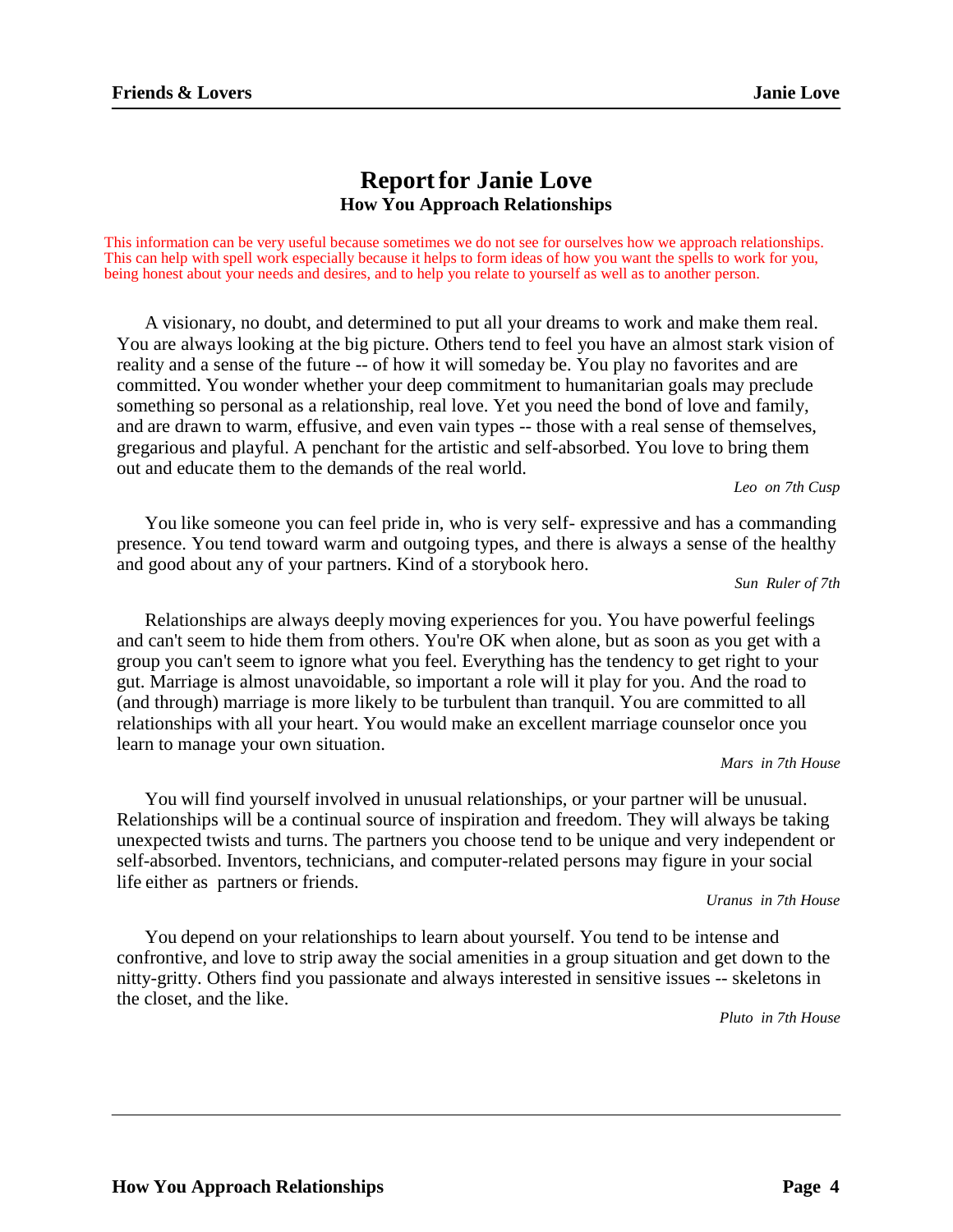## **Reportfor Janie Love Strengths in your relationships**

Very much as above, understanding your strengths in relationships is key to successful spell work and successful relationships.

You were born lucky and have never had trouble finding support and approval from others. You may find that working with people is what you want to do for a career. Whether professionally or not, you will find yourself guiding and directing other people in one way or another. You have a way with other people and could do well in advertising, sales... any occupation that works with the public. If anything, you might have had it a little too easy, been a little too lucky.

*Moon Sextile Jupiter (orb: 01 36')*

You tend to like partners that are authority figures, perhaps older, or dignified, in one way. You are warm, appreciative, and tend to lavish affection on those you can look up to and respect in some way.

*Sun Conjunction Venus (orb: 02 04')*

You are a great problem-solver, and can always think of a way to do almost anything. Your friends know you to be fair, and your integrity is unquestionable. You may find yourself interested in legal matters, publishing, philosophical and religious subjects, and would make a good teacher or instructor. Scientific investigation would interest you.

*Mercury Trine Jupiter (orb: 02 42')*

You have great emotional control, and this allows you to pace yourself in ways average people cannot. You can keep control when others lose it. This suggests the capacity for sustained effort on your part which may manifest in a natural athletic ability. Your relationships, which tend to be long lasting, are easy going. There is an accent on leadership and masculinity.

*Sun Sextile Mars (orb: 03 23')*

You can't help but think in an organized way, and you are a stickler for routine. You love it. You probably have a scientific bent, for your analytical abilities are first rate. You love first principles and getting down to the bare bones of a subject. Mathematics and all things technological are a snap for you. You have great mental endurance and probably have done more than your share of studying. So serious.

*Mercury Trine Saturn (orb: 07 36')*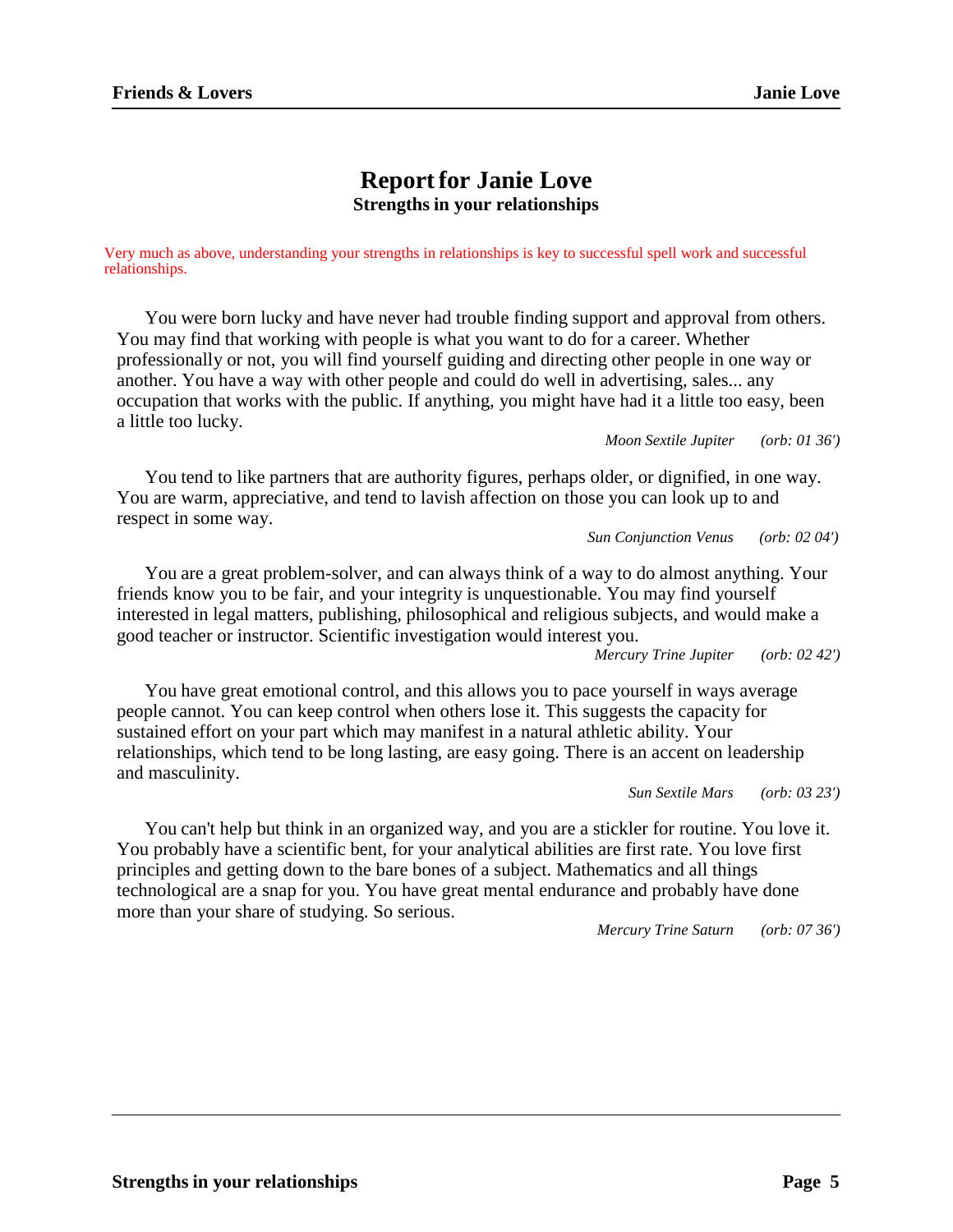# **Reportfor Janie Love Challenges in your relationships**

Very often understanding our challenges in relationships is the key we need the most to be successful in a relationship. Being honest with ourselves about our challenges starts the road to successful partnerships of all kinds!

The last of the big spenders! You are by no means conservative, and overindulgence of all kinds is sort of second nature. You tend to ignore the realities of life in favor of the perks. This may bring you hard up against natural or human law, again and again. No one can accuse you of lacking ambition. The straight and narrow is unappealing to you. You would rather range along the fringe. A nonconformist.

*Venus Square Jupiter (orb: 02 04')*

You have a tendency, or perhaps a knack, for ignoring good advice. More than once you have found yourself at odds with the correct, or prescribed, way of doing things. This could manifest in a problem with authority figures. For example, you may tend to disregard the suggestions of an authority figure, perhaps your father. You have trouble doing just a little, and tend to be extravagant.

*Sun Square Jupiter (orb: 04 09')*

You don't always say just what you mean. For that matter, you may sometimes not even know how you feel about something. You tend to envy people who can always put their finger on how they feel. It can be hard for you to talk about your feelings. Any partner will have to understand this about you. Are you often moody? Yes, probably.

*Moon Opposition Mercury (orb: 04 18')*

It may have been hard to get emotional support over the years, and your temper has not always been a help to you. You have had to work a lot of problems out for yourself. While you do have a lot of motivation and energy, often there is some difficulty in getting it channeled in useful directions. Sometimes you feel that others don't like you. You require a partner that can give you lots of emotional support. There could be a basic ambivalence with your mother, or with women in general. You may not feel like working.

*Moon Square Mars (orb: 05 56')*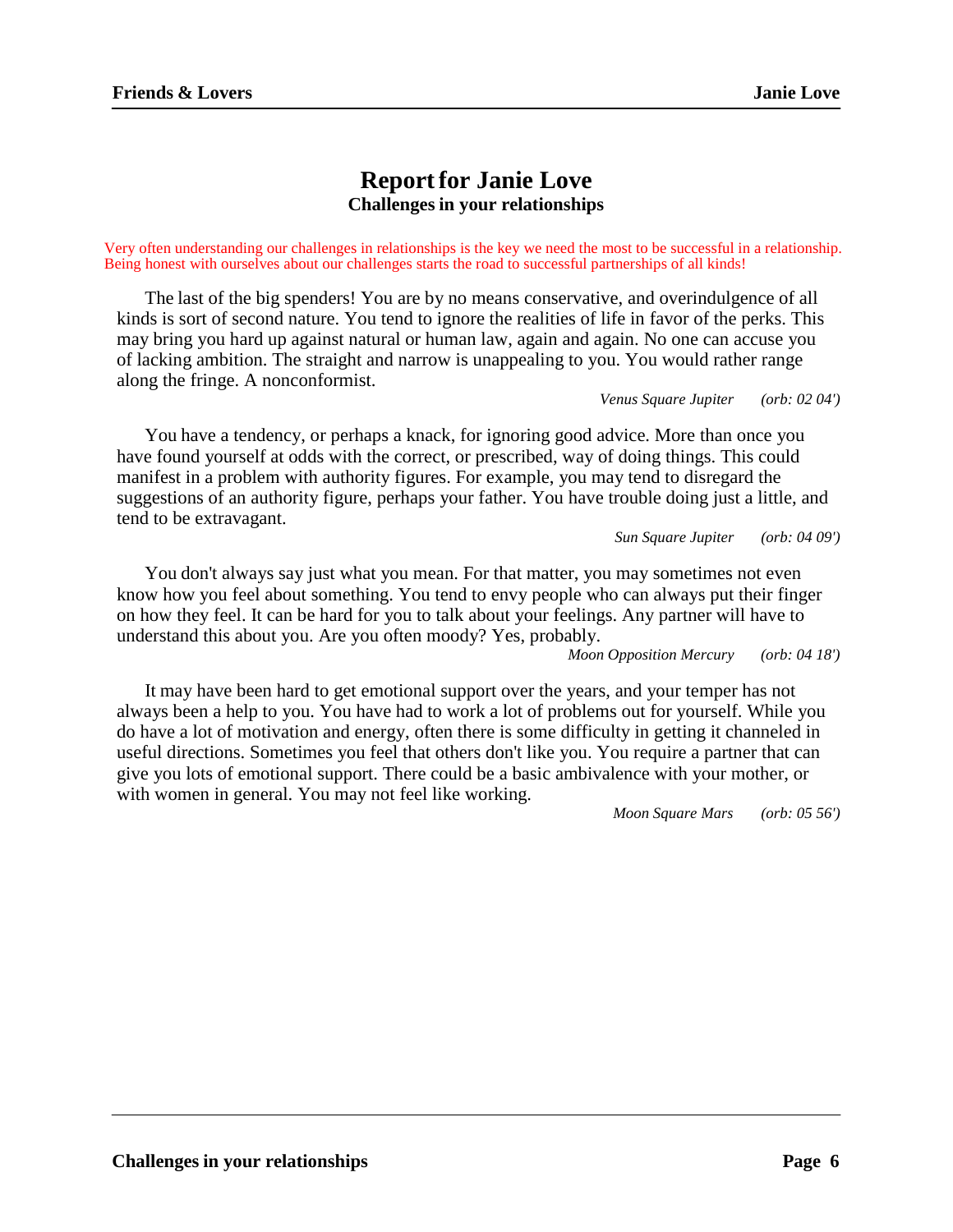## **Reportfor Janie Love Your Relationship with Johnny Man**

In this part of the compatibility report the relationship concepts shown can be both what is and what can be. This can be very useful in knowing how and for what to petition. These concepts can be both goals and present truths. For instance, if you see something here that is not happening in the relationship but you want it to be, then you can formulate a petition around that. Keep in mind that astrology is not an exact science, but more a tool to be added to your knowledge base about your relationship with someone.

You knew from the moment you met him that here was a person who couldn't help but be supportive to you. He approves of almost everything about you. At times this could get a touch claustrophobic, but if you need a boost, here is a good partner. Because he is so undiscriminating, the temptation is to add him to your fan club, which negates the value of this support. Everyone enjoys being a hero once in a while.

#### *His Moon in Your First House*

Johnny may have appeared first as a teacher, guide, or instructor. In particular, he represents someone who shares your thoughts on religion, philosophy, and other matters of the spirit. Late night talks extending into the wee hours are likely. These long talks could end in long walks or trips together. You really would enjoy traveling together. Here is someone who appeals to your deeper, more reflective side. This relationship has an honest, direct feel to it.

*His Sun in Your Ninth House*

Here is someone you could talk to all night. Discussions almost always transcend the mundane and get right into the reality of things. You may not have thought you liked this kind of metaphysical conversation before meeting Johnny. There is an almost religious quality to them. You may tend to look to him as some kind of authority or guide in matters of the spirit. These tend to be memorable conversations.

#### *His Mercury in Your Ninth House*

It's not everyone that can have the side-effect of making us feel a little saintlike. This does happen when the two of you get together. He manages to find qualities in you like self-sacrifice and forgiveness that you may have overlooked in yourself. In Johnny's "light" your better qualities get exposed. He appreciates your more dreamy and psychological side too. There is a lot of silent rapport there.

#### *His Venus in Your Twelfth House*

He tends to be gung-ho when it comes to community affairs and group projects, a real driving wheel. He loves to bring friends together and get everyone motivated. He manages to get you involved in all kinds of group-related affairs that you might not otherwise try. He may sometimes drive everyone a little mad with his ambition and idealism. He has the best intentions in the world.

#### *His Mars in Your Eleventh House*

He tends to lead you away from the bright lights, and shows you the value of home, family, and security. Johnny does not force this upon you. Through him you discover your own desire to just live and build a foundation. You find yourself wanting to settle in and send down roots. He is the key to your discovering these qualities in yourself. You may love to cuddle up together and count the blessings of a peaceful homestead-like existence.

*His Jupiter in Your Fourth House*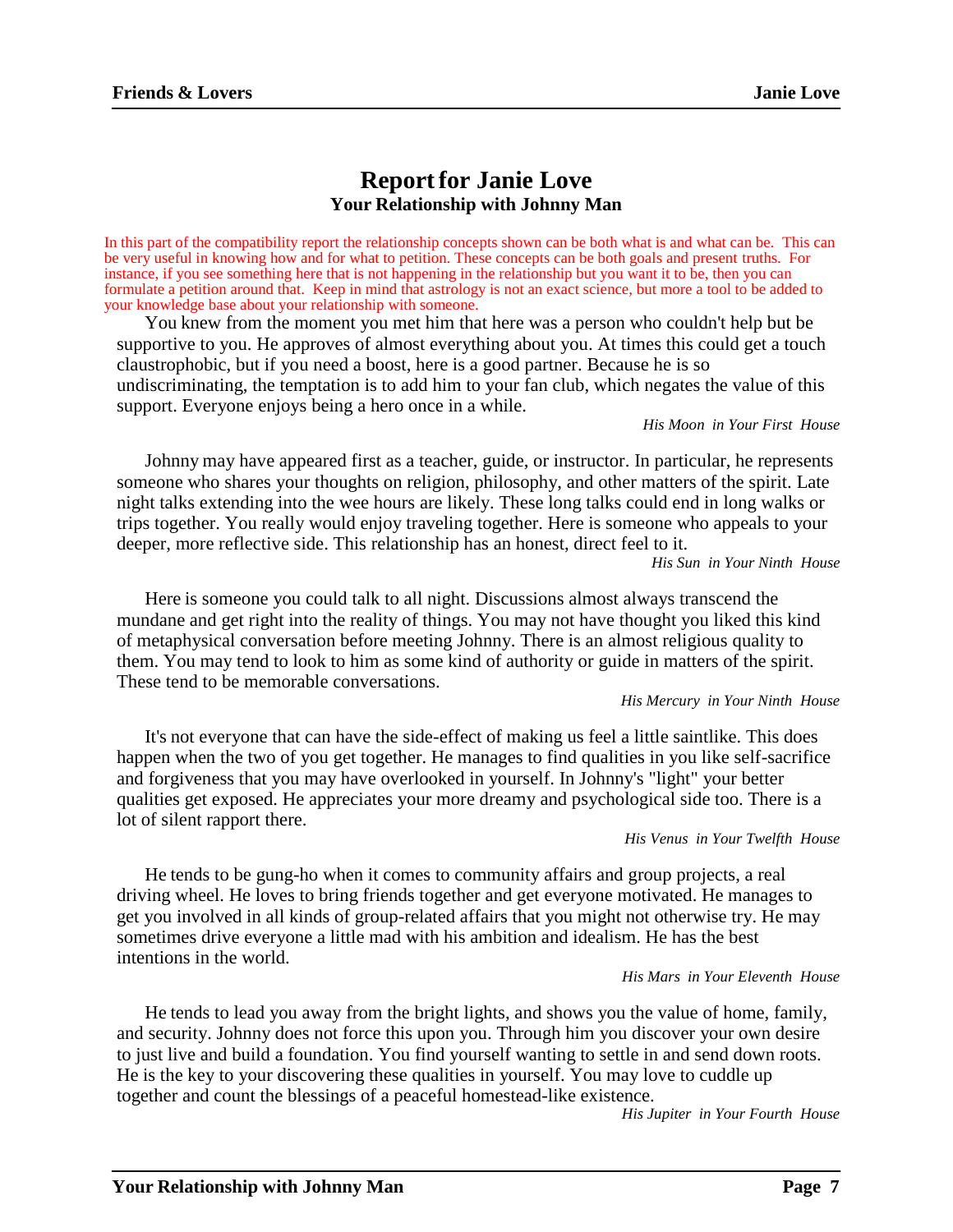A more serious relationship than others. There could be almost a parental tone, for he can't help but function as an authority figure of one sort or another. You may feel that he is a party pooper, tends to stifle how you come across, and puts restrictions on you. There is sure to be a strong effect when the two of you get together. At the very least, he will serve to temper and shape your approach to life. A good tie if you need discipline.

#### *His Saturn in Your First House*

You may have met in an unusual, unexpected way. There is always this sense that he may vanish as quickly as he appeared. You never are quite sure what he is about to do next. There is a strong possibility that Johnny was a key to introducing you to new people or a new crowd. Time spent together is fun and filled with a sense of adventure and discovery. He is good at sharing new ways to approach people and relationships.

#### *His Uranus in Your Seventh House*

Here is someone with whom you share a broad and far-reaching vision. Together the two of you are transported by late- night discussions and common dreams. He brings out the eloquent in you, and when you are with him you sense that you are part prophet and visionary. Your religious and philosophical ideas are in fine tune. There is a very heady kind of romance here. *His Neptune in Your Ninth House*

Johnny's influence could revolutionize the way you relate to other people -- your social life. You have found yourself re-examining ideas of marriage, social values, and relationships. He seems to exercise a strange power over you, and this was true from the very first time you met him. You may find yourself wanting to hide this relationship because you feel exposed. He is almost too personal at times. Knowing him amounts to a crash course in facing yourself. *His Pluto in Your Seventh House*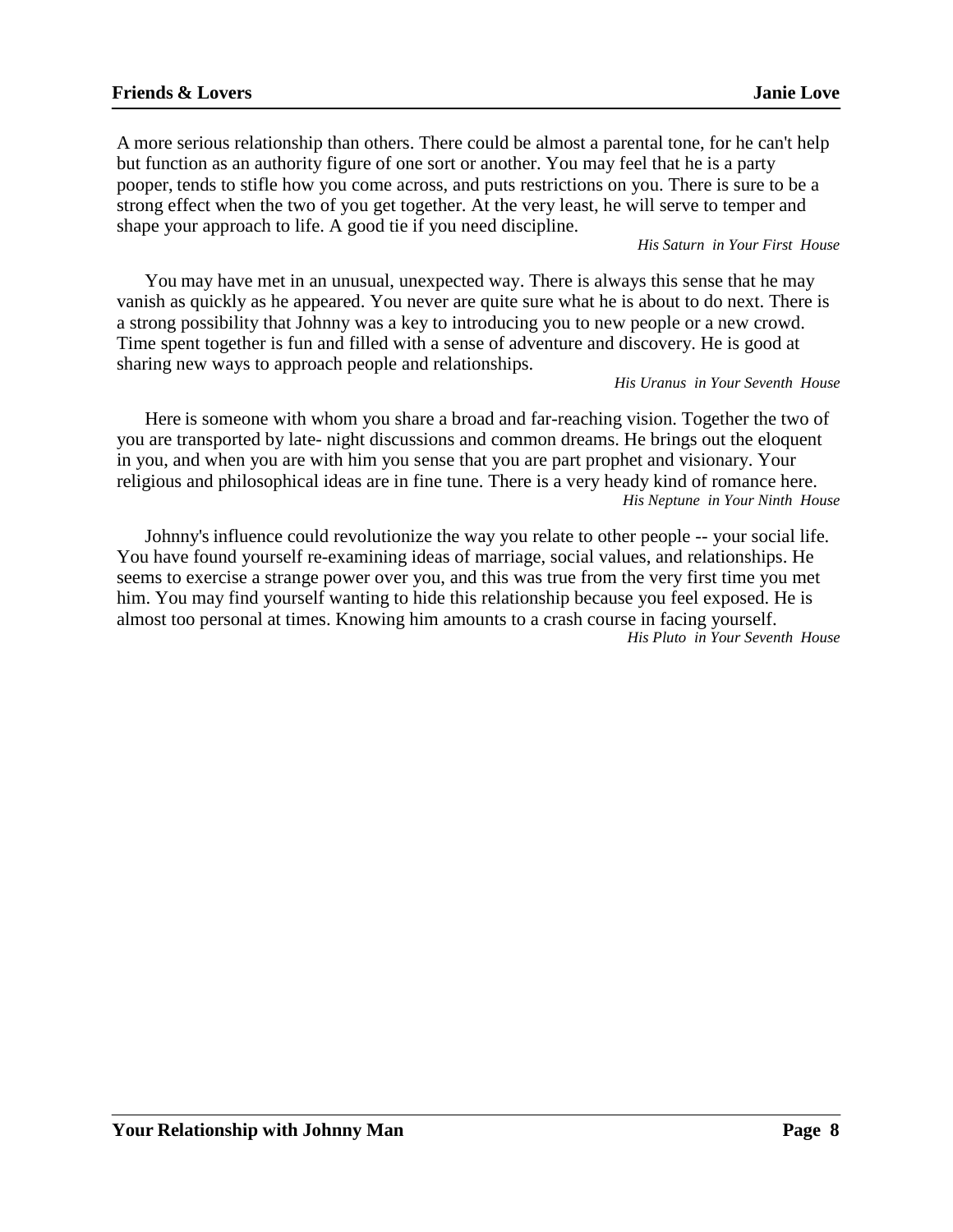# **Reportfor Janie Love Strengths in your relationship with Johnny Man**

Again, both strengths and challenges are there to work with and work on! Use this information to see what areas you are both strong and challenged in.

This could be a real working relationship. Johnny has an organizing effect on you, and brings discipline and good sense to any project the two of you engage in. Although somewhat cool and conservative, this has every sign of being a very durable relationship.

*Your Sun Trine His Saturn (orb: 02 54')*

You can see and understand where he is coming from. You like his sense of values, and aren't afraid to tell him about it. He values you for your mentality and skill with words. He likes the way you think.

*Your Mercury Sextile His Venus (orb: 03 43')*

This could be a very physically satisfying relationship, one with lots of action and good emotional exchange. Work hard; play hard. You may have a healthy sense of competition, since you both tend to urge the other to greater heights. Sports or exercise could be important. *Your Mars Trine His Mars (orb: 03 43')*

You have a natural appreciation for his problems and are probably very understanding with him. You may love his sense of organization and self-discipline. You may be a trifle undemonstrative when you are around him, a little too sober perhaps.

*Your Venus Trine His Saturn (orb: 04 58')*

This could be a very passionate and intense relationship. You find that you are always pushing him to face himself, putting him through changes. He probably finds this exciting. There is a strong sexual attraction to all of this. This could be a good business combination, if caution is exercised.

*Your Mars Conjunction His Pluto (orb: 07 04')*

Aside from any romance, this could result in a sound business relationship. You value Johnny's judgment and, more often than not, tend to let him act as your guide in matters of career and direction. He knows you appreciate his abilities, and this combination should be an enduring one.

*Your Venus Trine His Jupiter (orb: 07 43')*

You are wholeheartedly supportive of Johnny's values and ideals. You are his best fan. He is always appreciative of your feelings and moods, with the result that you feel very much valued. This is a very nice arrangement.

*Your Moon Trine His Venus (orb: 08 01')*

Johnny may be one of your most valuable assets and have a great influence on your career and life direction. Through his support you may succeed in finding solutions to many a problem. You work well together and would make good partners.

*Your Sun Trine His Jupiter (orb: 09 47')*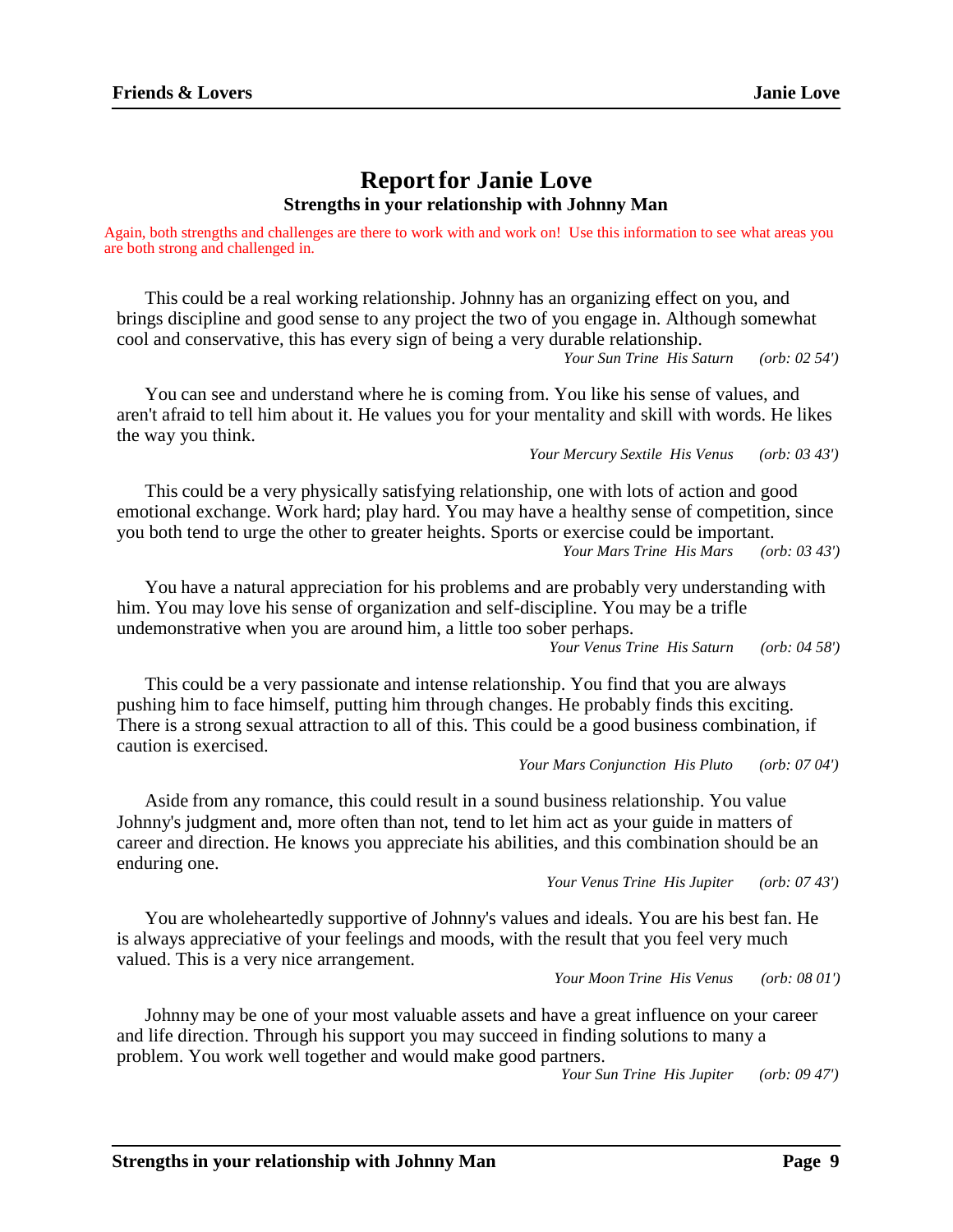# **Reportfor Janie Love Challenges in your relationship with Johnny Man**

Again, both strengths and challenges are there to work with and work on! Use this information to see what areas you are both strong and challenged in.

The two of you may tend to get very emotional, and you could clash over many issues. He may feel that he doesn't get enough support from you, and that you are pushy and aggressive. You may not feel like pouring a lot of energy into his needs and demands.

*Your Mars Square His Sun (orb: 00 18')*

You may feel that his attempts to discipline you are ineffective at best. Throwing cold water on your enthusiasms has never done much for you. You may delight in shattering his neat little universe from time to time. You feel repressed by him.

*Your Mars Opposition His Saturn (orb: 00 29')*

Johnny refuses, or is often unable, to get your meaning. He may feel that your own feelings are lacking as a motivating force in your life. This can lead to harsh exchanges and hot tempers. *Your Mars Square His Mercury (orb: 01 40')*

From time to time there may be some hard feelings and harsh words between you. You may not feel like talking, or find that you can't support a lot of what he is saying. He may not be able to understand how you feel, and resents your attitude.

*Your Moon Opposition His Mercury (orb: 04 16')*

You may find him somewhat repressive of your feelings. He manages to put a damper on you every time you get to feeling good and comfortable. There is no way you will support this side of him, and this could lead to a real standoff.

*Your Moon Square His Saturn (orb: 05 27')*

You may not feel very supportive of Johnny, and he may not be able to depend on you as much as he would like. He seems to go against your feelings more than a little, and this could lead to many a confrontation.

*Your Moon Opposition His Sun (orb: 06 13')*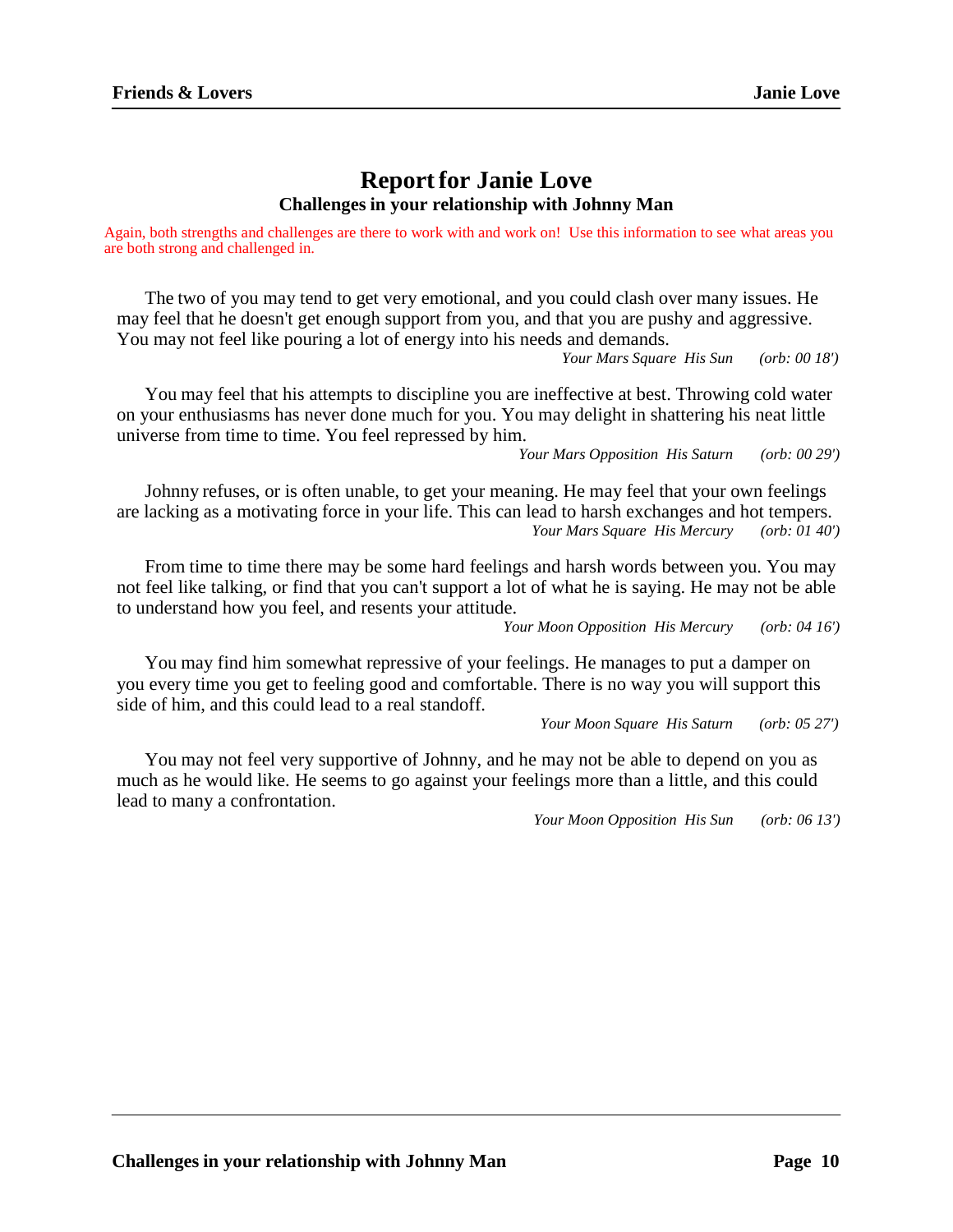# **Reportfor Johnny Man How You Approach Relationships**

This part of the report deals with the other person – it is written so that you are reading it as if you were them – this is meant to give you insight into how they may be feeling, thinking, approaching, etc. This can be very useful in deciding how to approach your petitioning for spell work and what you might need to work on.

You are so dependable, deliberate, and down-to-earth. You wouldn't think of living without plenty of security and your share of material success. Who could guess that you would be so daring when it comes to relationships? That you could reach out for, and get, what others don't dare dream of having. You like partners who are ever so intense, commanding, and very secretive. Their love of secrecy, power plays, and intrigue keeps you always fascinated and involved. How could such a relationship endure? But the funny thing is that they do.

*Scorpio on 7th Cusp*

You like partners who are intense, passionate, and confrontal. You depend on your relationships to keep you honest and down-to-earth. Your friends may find that your lovers tend to put you through a lot of changes. There is no such thing for you as a casual or trivial affair. You like it hot, revealing, and sexy.

*Pluto Ruler of 7th*

Who you know, your public life, and your image are very important to you. You tend to involve yourself in relationships with authority figures and respected members of the community. This includes business partners as well as lovers. You take marriage, partnerships, and all relationships very seriously.

#### *Sun in 7th House*

Everything seems to move through you once you get around other people. You have real communication skills that make you a perfect interface for others -- the negotiator. You value intelligence and articulation, especially in a partner. You are never happier than when you find yourself in meaningful conversation, surrounded by sparkling wit, clever thoughts, and all that is mercurial. You may come to know writers, reporters, announcers, and investigators. *Mercury in 7th House*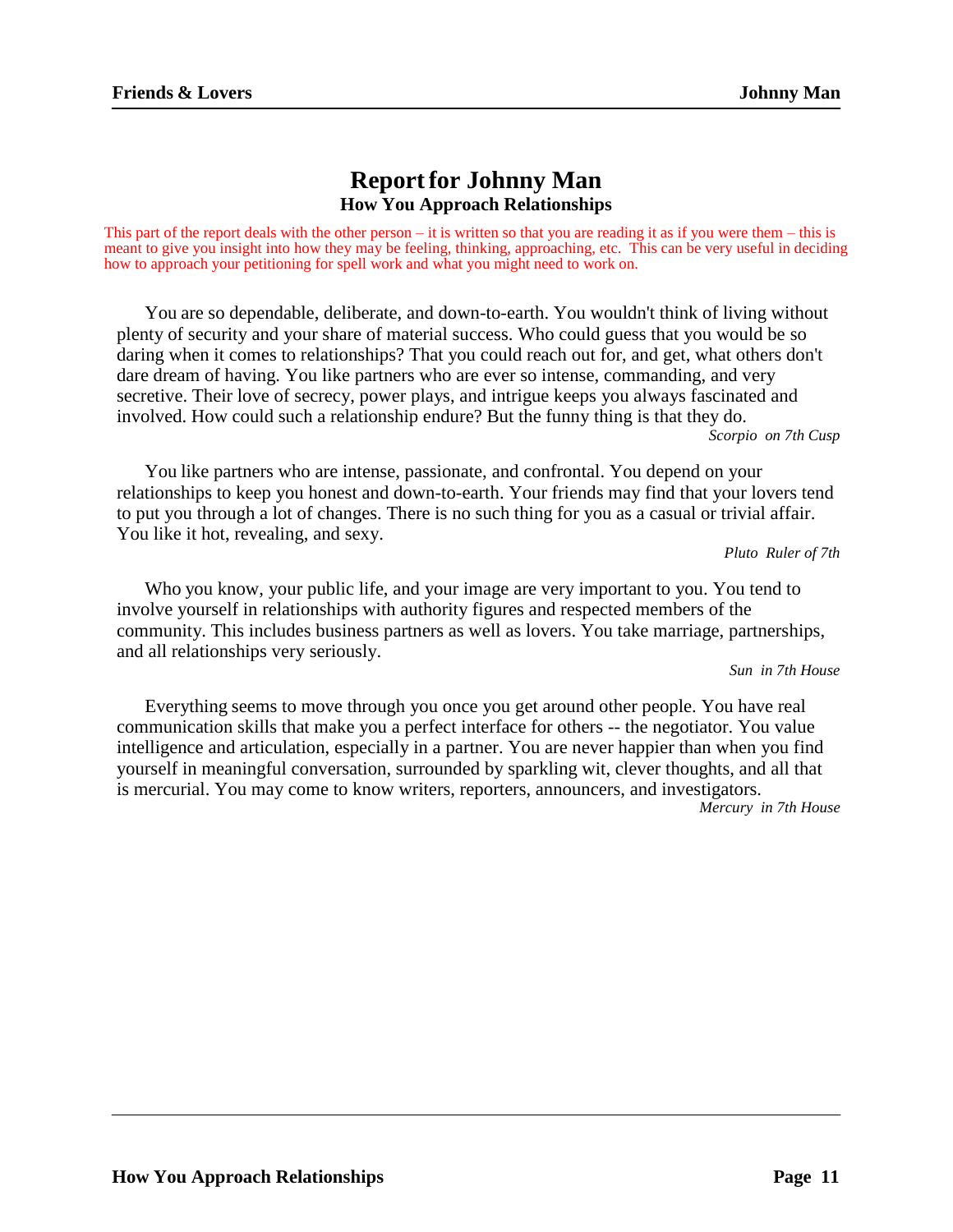# **Reportfor Johnny Man Strengths in your relationships**

You are comfortable with your sexual identity, and tend to be emotionally well balanced. There is a natural rhythm in the way you handle the day-to-day problems of work and play, with the result that you are capable of sustained effort. These same qualities affect your relationships too. They tend to be harmonious and long lasting.

*Moon Trine Sun (orb: 01 01')*

You communicate with consummate skill, and it is stimulating just being with you. Your high degree of mental concentration makes you an excellent student, able to excel in speaking, writing, and all types of communication skills. You appreciate a partner who is eager to listen to you and supports what you have to say.

*Sun Conjunction Mercury (orb: 01 58')*

You communicate very well, and it is easy for you to give others a feeling for whatever you're thinking. You tend to believe that there is almost no problem that cannot be handled with words, by talking it out. You could be a fine speaker. Your natural sensitivity for the feelings and thoughts of those around you makes you a valued community member. Needless to say, you want a partner who is at home with feelings and -- above all -- likes to talk. *Moon Trine Mercury (orb: 02 59')*

You have always had a drive to delve into the unknown. The cosmos has real trouble keeping secrets from you once you have made your mind up to investigate. You have great perseverance and staying power. You work well in a crisis; emergencies of all kinds find you on the spot, ready to test your mettle. You are brave -- and unafraid of death or people. You do well with investments, property, and other people's money. You have very little sense of propriety and tend to call a spade a spade. You like to get your hands in the real stuff of life, blood and all.

*Mars Trine Pluto (orb: 03 21')*

You are very skilled and exhibit great artistry in whatever you do. Your work is always well organized and efficiently produced. You are driven to accept more and more responsibility, which is not a burden to you. This is a sign of excellent managerial ability. You're in it for the long haul and are a good example of what real discipline looks like.

*Mars Sextile Saturn (orb: 04 12')*

You have a real drive to discover or invent things. You are always pushing the envelope, going the limit. You know it is at the leading edge where all the real breaks occur. You are fascinated by what is happening in technology and communications. Others find you original and nonconventional, especially in your love life. You have your own very original idea of love, emotions, and marriage. You march to a different drummer when it comes to relationships. *Mars Trine Uranus (orb: 04 23')*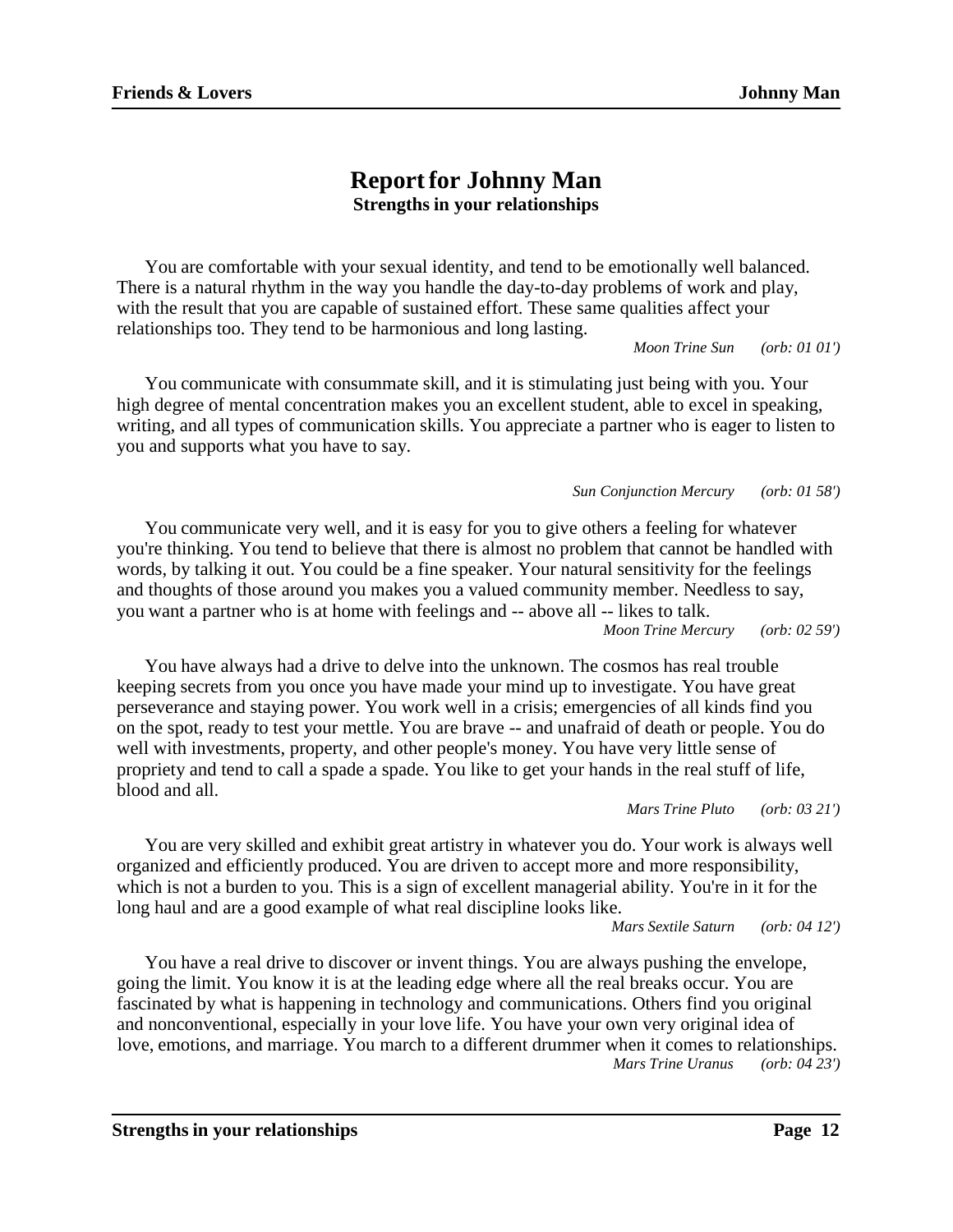You value independence in others, especially a lover. They must have some unique quality for you to take an interest. Your taste in friends runs to the unconventional. You appreciate variety in all things and are delighted when a partner comes up with a new and different way to get your attention. You don't like to be tied down. You probably have a penchant for inventions, electronics, and new-age technology.

*Venus Trine Uranus (orb: 07 57')*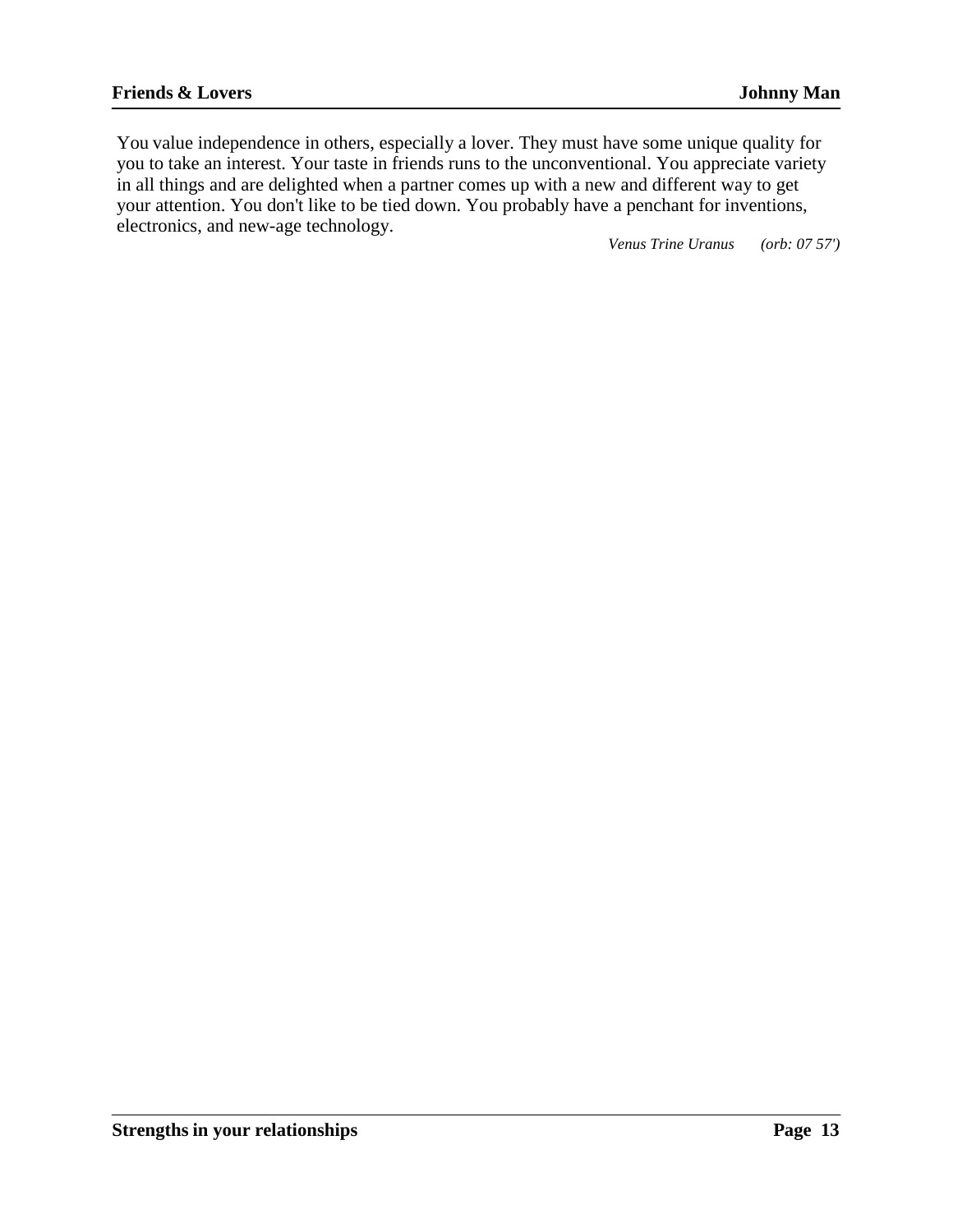## **Reportfor Johnny Man Challenges in your relationships**

Here we have the opportunity to see what challenges the person you are working on with spell work has. This could potentially be the one of the most useful things of the whole report – once you know how a person is challenged in relationships you can go about helping improve those cha.llenges and/or be a much more understanding person with them. You can avoid the pitfalls of which other people are totally unaware! Remember, this part of the report deals with how the other person is challenged in relationships! This can be relationship gold!

Often, through no fault of your own, you find yourself at odds with authority, the law, and conventions in general. Maintaining a good self-image may be difficult. There is a tendency to leave things unfinished, or to not do a thorough job. Success for you comes thru hard and precise work. You need a partner who will work with you while you find your own way. *Sun Square Saturn (orb: 00 47')*

Everyone would agree that you make a good critic, although not everyone would agree that you are always fair. You don't like opposition. In conversations, you may find yourself squelching others' points of view. You have great mental endurance and tend to involve yourself in projects that most would find tedious. You like repetitive work.

*Mercury Square Saturn (orb: 01 11')*

It may have been hard to get emotional support over the years, and your temper has not always been a help to you. You have had to work a lot of problems out for yourself. While you do have a lot of motivation and energy, often there is some difficulty in getting it channeled in useful directions. Sometimes you feel that others don't like you. You require a partner that can give you lots of emotional support. There could be a basic ambivalence with your mother, or with women in general. You may not feel like working.

*Moon Square Mars (orb: 02 23')*

You may have an inordinate fear of dying or confrontation, for there is a part of you that resists change and tends to put off getting down to the real heart of a problem and clearing it up. This attempt to avoid confrontation may find you involved in one power struggle after another when it comes to personal relationships. All of this creates a lot of energy that you carry around with you. Working it out takes patience and great care. You tend toward explosions and may have strong disagreements with authority figures.

*Sun Square Pluto (orb: 06 46')*

You may be somewhat of a rebel, with a history of going up against authority. You like to stand alone -- an outrider at the fringe of society -- like the old-time outlaws. You have a knack for separating yourself from the herd. You end up as the loner, although this is not always what you want. You need a partner in this life, a go-between for you and the status quo.

*Sun Square Uranus (orb: 07 48')*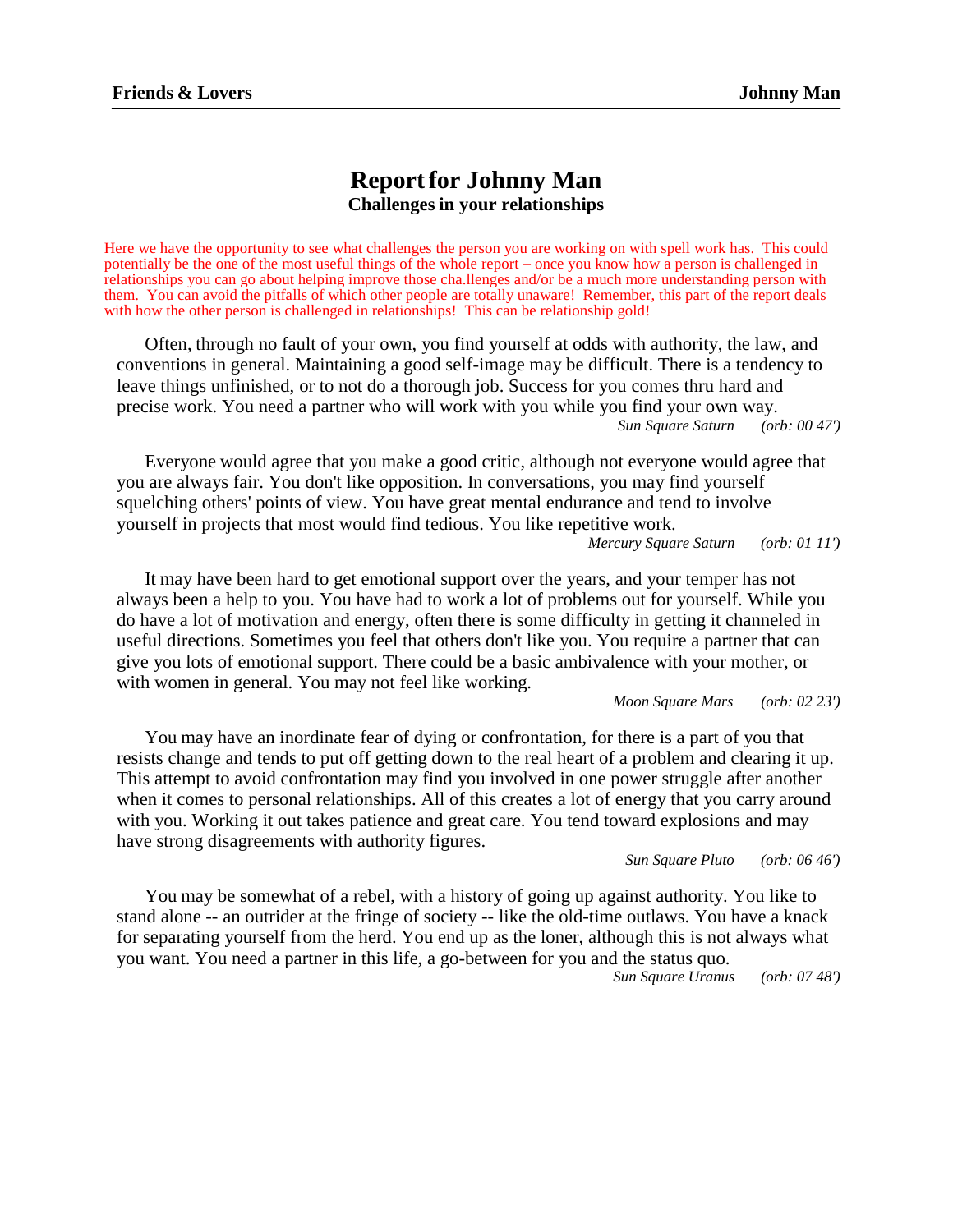**Challenges in your relationships Page 14**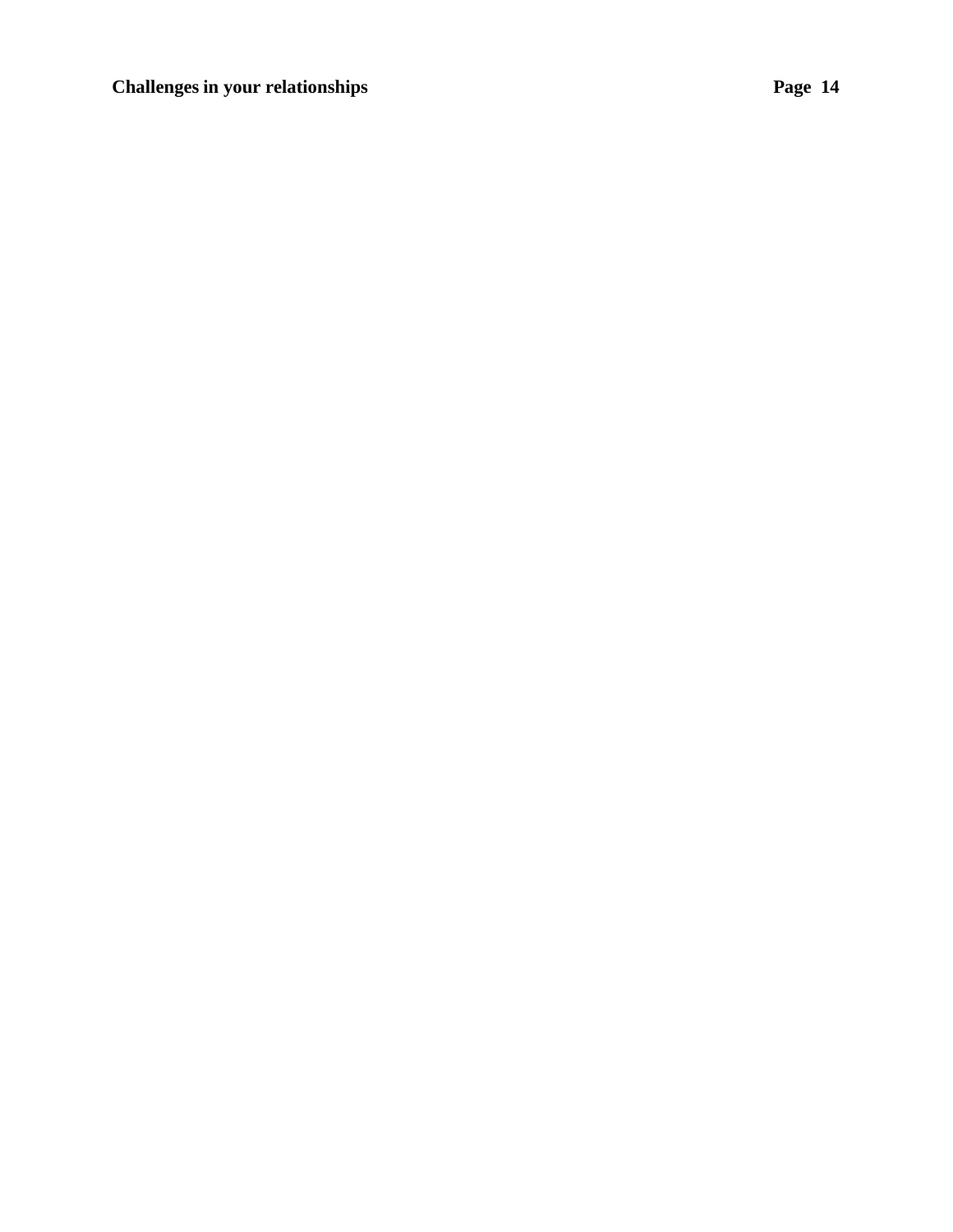# **Reportfor Johnny Man Your Relationship with Janie Love**

How your partner or potential partner views you! Remember, they may not be showing this right now, but these are things that are useful for you to know. Somewhere inside of them, they see this in you.

You knew from the moment you met her that here was a person who couldn't help but be supportive to you. She approves of almost everything about you. At times this could get a touch claustrophobic, but if you need a boost, here is a good partner. Because she is so undiscriminating, the temptation is to add her to your fan club, which negates the value of this support. Everyone enjoys being a hero once in a while.

#### *Her Moon in Your First House*

Meeting Janie has got to be good for you, at least for your health and personal habits. She is sure to give you a hand at implementing all those many projects that you have never gotten around to doing, like eating better, cutting down on this, and so forth. She is really able to get you to work on taking care of these kinds of details. And she cares for you in about every way you could imagine. Where else could you get this kind of service? In many ways she is your own conscience come alive. Working hand and hand with her should take a great burden off your mind.

#### *Her Sun in Your Sixth House*

The two of you have a great rapport. There is mental kinship. In fact a talk session with Janie almost amounts to therapy for you both. There is a real sense of mutual reflection. It would be hard for you to find a more productive intellectual companion. It is possible that you may work together in some public way through speaking, writing, investigating. A real meeting of the minds.

#### *Her Mercury in Your Seventh House*

She appreciates your sense of duty and concern for others. Time spent together tends to enhance these qualities in you. You may not have known how much you care about life and other people before you met. You find yourself taking better care of yourself, by attending to the details and odds  $&$  ends of your life. She values you for your more conservative qualities and tends to see you as painstaking and particular when it comes to attending to details. *Her Venus in Your Sixth House*

Janie is a living incentive for you to get out of yourself and do things. Things get very physical, and this runs all the way from good sex to physical activity in general. There is a fresh, almost childlike, quality to your relationship. You feel strength and perhaps are proud of how good you feel about yourself when you are with her. There is the danger of too much of a good thing. The whole thing could get a little self-centered.

#### *Her Mars in Your Fifth House*

Conversations with Janie are more than just stimulating. You find them instructive, producing solutions to questions that you may have wondered about for years. She seems to have a knack for guiding you in just the right direction. You admire her mind and good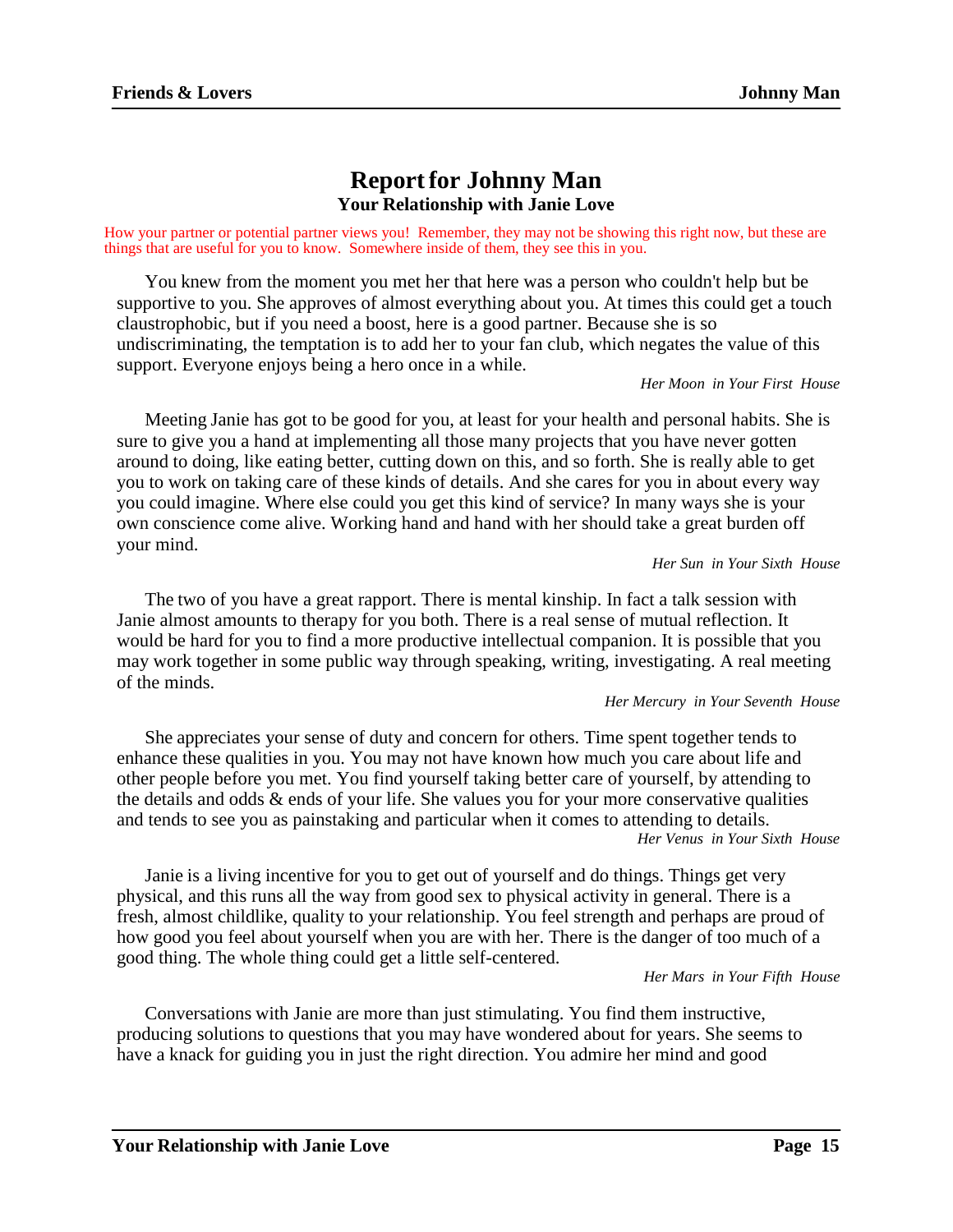judgment. She may encourage you to speak, write, and in some way communicate to a fuller extent.

*Her Jupiter in Your Third House*

Whatever this relationship may or may not be, it probably is not a social triumph. Janie may tend to be a damper when it comes to group or community get-togethers. Your friends may not like her, or she may be critical of the goals of a particular group. Any groups she might approve of would have very strict morals and ethics. She may simply not like to get together in groups. *Her Saturn in Your Eleventh House*

She has unusual ways of showing affection and a different sense of self-expression. When you are with her you find yourself willing to try things, feel out all the new possibilities and this includes love making. You just never can be sure what to expect when it comes to Janie, and she never ceases to surprise you.

#### *Her Uranus in Your Fifth House*

If this is anything else but a brief philosophic or artistic tryst, you may have to take some preventative measure. Janie tends to get you carried away to the point of neglecting responsibilities -- the details of life. Somebody has to empty the garbage, and she may not be the first one to suggest it. She may bring a soothing relief to some of the harsher aspects of life. There is a real temptation to escape from all the little details.

### *Her Neptune in Your Sixth House*

This is a very volatile and passionate combination. You find that Janie challenges the way you express and feel about yourself. The two of you may get locked in a power struggle for control. Things are seldom dull. With her help, you may go through a transformation that leaves you feeling ever so much more creative and confident. You could be able to shed a lot of uptightness and repressed habits.

*Her Pluto in Your Fifth House*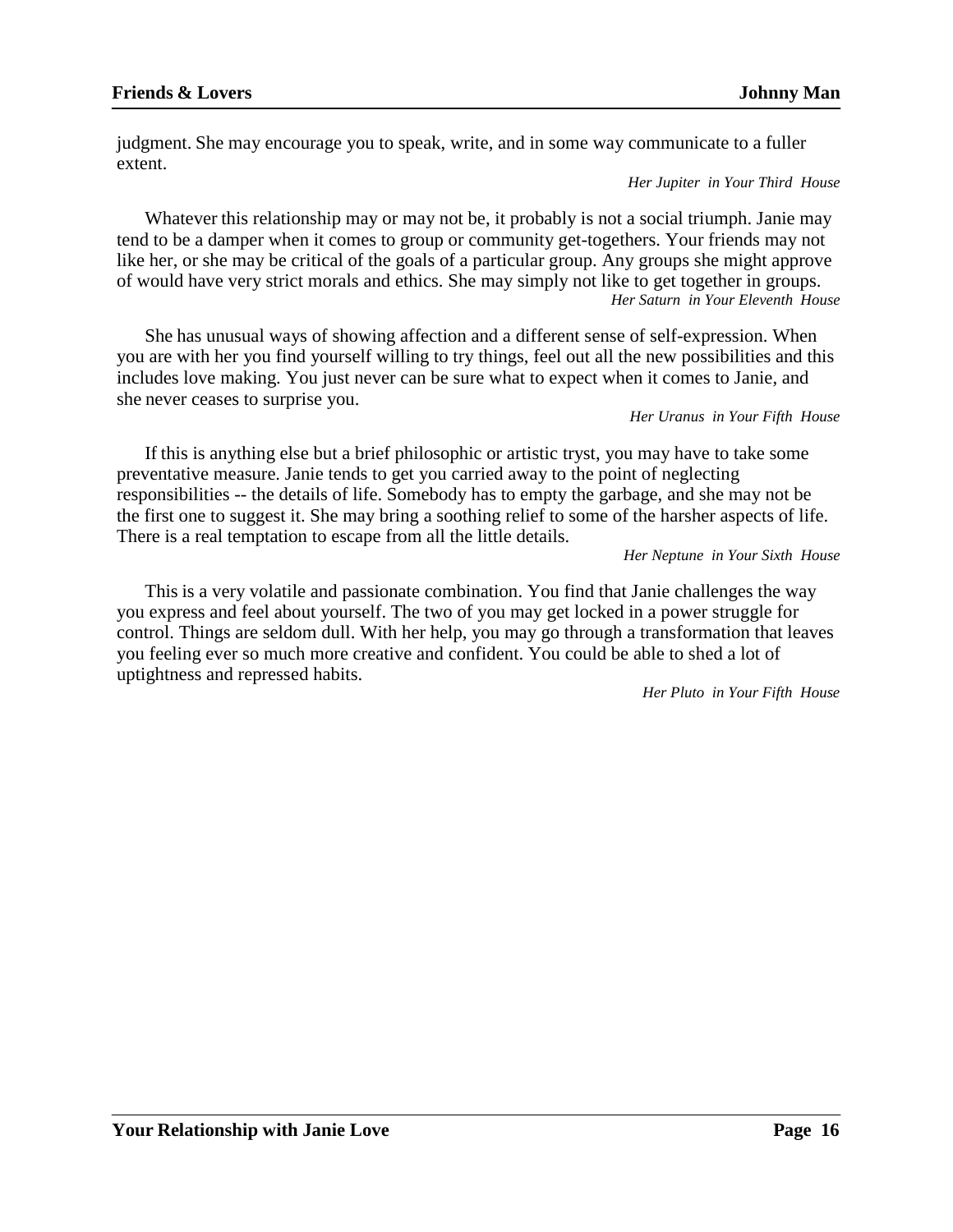# **Reportfor Johnny Man Strengths in your relationship with Janie Love**

You find Janie's way of thinking and speaking just to your taste. You have a natural sense of appreciation for her mind and the way she communicates. She has a knack for putting your own ideals and values into words. You probably have fantastic conversations.

*Your Venus Sextile Her Mercury (orb: 03 43')*

This could be a very physically satisfying relationship, one with lots of action and good emotional exchange. Work hard; play hard. You may have a healthy sense of competition, since you both tend to urge the other to greater heights. Sports or exercise could be important. *Your Mars Trine Her Mars (orb: 03 43')*

You have a natural appreciation for her problems and are probably very understanding with her. You may love her sense of organization and self-discipline. You may be a trifle undemonstrative when you are around her, a little too sober perhaps.

*Your Venus Sextile Her Saturn (orb: 03 53')*

You value her independent ways. You love how she is often surprising you, and doing new things to get your attention. You always respond with warmth and appreciation. You feel that she values your ideals, knowing they are unique.

*Your Venus Trine Her Uranus (orb: 04 31')*

This could be a very passionate and intense relationship. You find that you are always pushing her to face herself, putting her through changes. She probably finds this exciting. There is a strong sexual attraction to all of this. This could be a good business combination, if caution is exercised.

*Your Mars Trine Her Pluto (orb: 04 53')*

The two of you love to talk, and it's often about her career or life direction. You are able to describe options to guide her to sound decisions. This could be a good business relationship too. Legal matters would benefit.

*Your Mercury Trine Her Jupiter (orb: 05 52')*

You tend to love her passionate nature. She knows this, and that you appreciate her need for self-analysis and confrontation. Your relationship may be very intense, but always exciting. Things are seldom dull.

*Your Venus Trine Her Pluto (orb: 07 28')*

Janie Love always seems to come up with a new feeling for life when you get behind her. You seem to push her to break through the humdrum and have new experiences. You understand how to move her to get out of herself and experience new things. *Your Mars Trine Her Uranus (orb: 07 49')*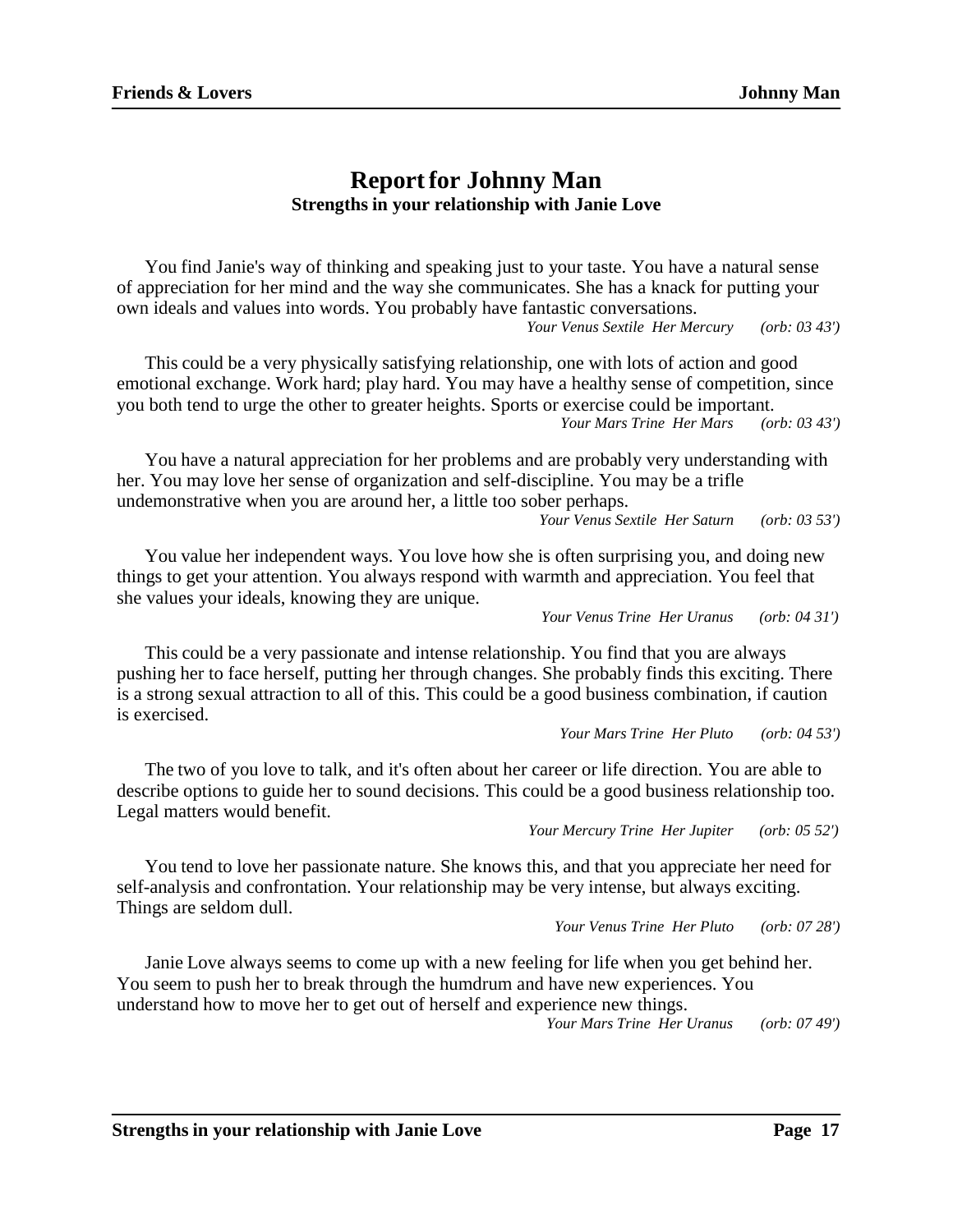Janie may be one of your most valuable assets and have a great influence on your career and life direction. Through her support you may succeed in finding solutions to many a problem. You work well together and would make good partners.

*Your Sun Trine Her Jupiter (orb: 07 49')*

This is about as close to a mutual admiration society as any two are likely to get. Janie is very supportive of your values and ideals. You might even feed on this. You have always felt simple admiration and love for her. You just like the way she feels.

*Your Venus Trine Her Moon (orb: 08 01')*

Janie will find you very supportive when it comes to matters of her career or life direction. She can trust your advice, and you tend to act as a guide for her in many ways. This could be a good business relationship too.

*Your Moon Trine Her Jupiter (orb: 08 51')*